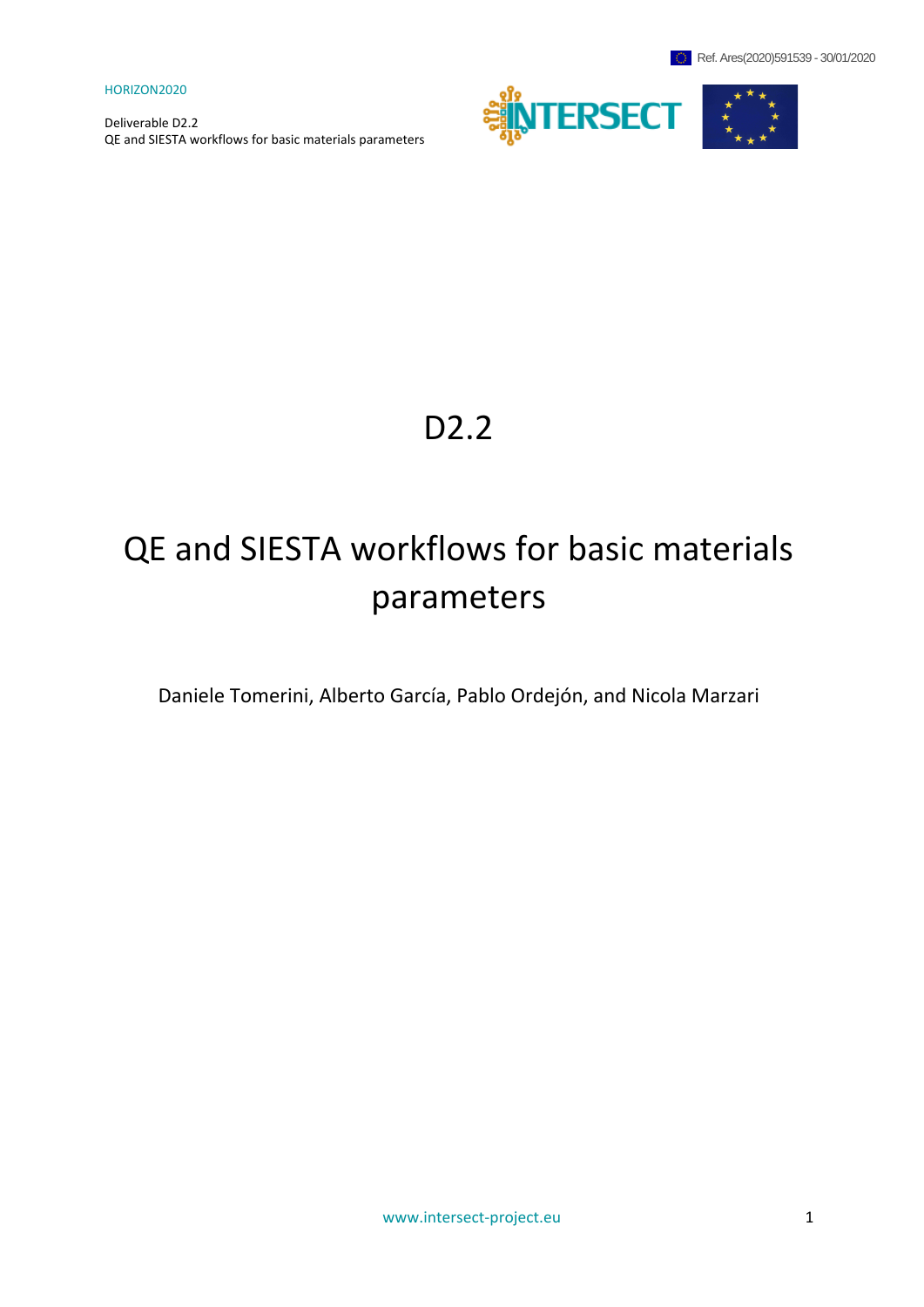Deliverable D2.2 QE and SIESTA workflows for basic materials parameters



## Document information

| Project acronym:              | <b>INTERSECT</b>                                                                                                                                                                                                       |
|-------------------------------|------------------------------------------------------------------------------------------------------------------------------------------------------------------------------------------------------------------------|
| Project full title:           | Interoperable Material-to-Device simulation box for                                                                                                                                                                    |
|                               | disruptive electronics                                                                                                                                                                                                 |
| Research Action Project type: | Accelerating the uptake of materials modelling software                                                                                                                                                                |
|                               | (IA)                                                                                                                                                                                                                   |
| EC Grant agreement no.:       | 814487                                                                                                                                                                                                                 |
| Project starting / end date:  | 1st January 2019 (M1) / $31st$ January 2022 (M37)                                                                                                                                                                      |
| Website:                      | www.intersect-project.eu                                                                                                                                                                                               |
| Final version:                | 30/01/2020                                                                                                                                                                                                             |
| Deliverable No.:              | D <sub>2.2</sub>                                                                                                                                                                                                       |
| Responsible participant:      | EPFL (participant number 2)                                                                                                                                                                                            |
| Due date of deliverable:      | 31/01/2020                                                                                                                                                                                                             |
| Actual submission date:       | 30/01/2020                                                                                                                                                                                                             |
| Dissemination level:          | PU - Public                                                                                                                                                                                                            |
| <b>Authors:</b>               | Daniele Tomerini, Alberto García, Pablo Ordejón, and<br>Nicola Marzari                                                                                                                                                 |
| To be cited as:               | D. Tomerini, A. García, P. Ordejón, and N. Marzari<br>(2020): QE and SIESTA workflows for basic materials<br>parameters. Deliverable D2.2 of the H2020 project<br>INTERSECT (final version as of 30/01/2020). EC grant |

### Disclaimer:

This document's contents are not intended to replace consultation of any applicable legal sources or the necessary advice of a legal expert, where appropriate. All information in this document is provided "as is" and no guarantee or warranty is given that the information is fit for any particular purpose. The user, therefore, uses the information at its sole risk and liability. For the avoidance of all doubts, the European Commission has no liability in respect of this document, which is merely representing the authors' view.

agreement no: 814487, EPFL, Lausanne, Switzerland.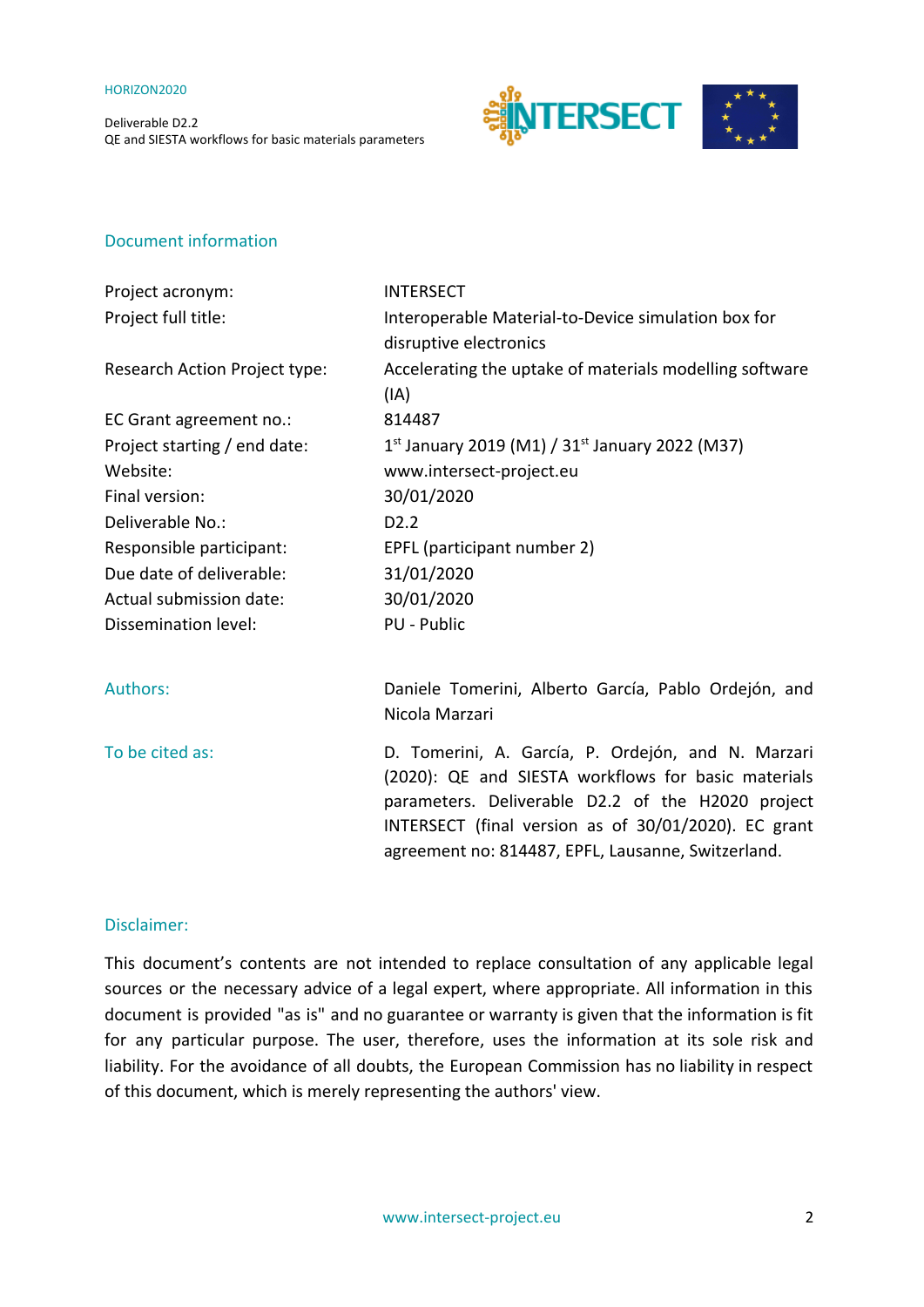

## **D2.2 QE and SIESTA workflows for basic materials parameters**

## **Content**

| 1 Executive Summary                 | 4  |
|-------------------------------------|----|
| 2 Introduction                      | 4  |
| 3 Workflows in AiiDA                | 5  |
| 3.1 AiiDA calculations              | 5  |
| 3.2 AiiDA work chains               | 6  |
| 3.3 AiiDA-Quantumespresso workflows | 8  |
| 3.3.1 Band gap workchain            | 9  |
| 3.4 AiiDA-SIESTA workflows          | 10 |
| 3.4.1 Band Gap workchain            | 11 |
| 4 Other on-demand properties        |    |
| References                          | 11 |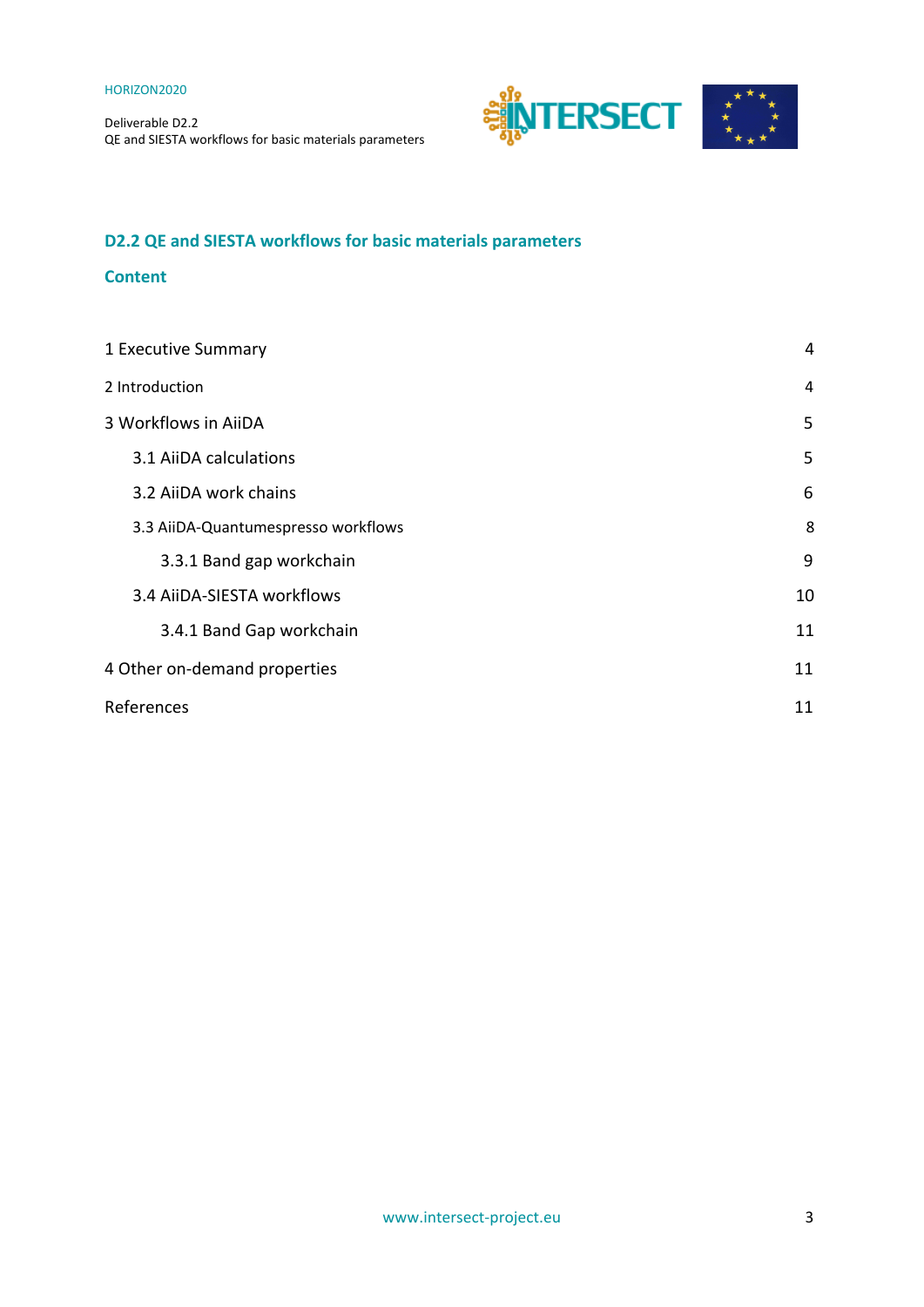Deliverable D2.2 QE and SIESTA workflows for basic materials parameters



## <span id="page-3-0"></span>**1 Executive Summary**

Materials properties in the context of the Interoperable Material-to-Device simulation box are either retrieved from external sources (database of properties) or calculated on-demand, through workflows handled by AiiDA, that manages the computations performed by Quantum ESPRESSO and SIESTA.

In this document, we detail the difference between calculation and workchains in AiiDA and their role and interconnection in the context of workflows for materials properties. The available workflows for materials properties are reported. In particular, we present the hierarchical structure of the main workchain for basic electronic structure calculations (e.g. atomic relaxation, scf, bandstructure, etc) and we focus on the workflow for the extraction of the direct/indirect bandgap of solid-state materials.

## <span id="page-3-1"></span>**2 Introduction**

The realization of robust, reliable, and fully automated software solution for materials-to-device simulations is based on the implementation of workflows for the calculation of materials' properties on-demand and for a back-and-forth data exchange from/to electronic and continuum model. Here, we exploit the capability of the AiiDA infrastructure to automate the input/output of Quantum ESPRESSO and SIESTA for DFT calculations. This task relies on the definition of algorithms to setup the workflows and automatically choose the physical parameters for each case and initiate data-on demand. The most relevant interexchange physical quantities includes bandgaps, workfunctions, effective masses, dielectric constants, formation enthalpies, energy-level distribution of defects and their aggregation, electrical and thermal conductivities, inelastic/dissipation scattering rates (see also deliverable D1.1). All these will be necessary for the implementation of the test and pilot cases proposed in the project. In this deliverable, we focus on the determination of the *basic* materials parameters (such as bandgap, band structure, effective mass, dielectric constant). Other advanced properties (e.g. defect formation enthalpy, diffusion barrier, thermal conductivity, etc) will be subject of deliverable D2.3 due at month M24.

The automatic determination of each of these materials parameters requires the implementation of a specific workflow. In this first stage of the implementation, we focused on the definition and the setup of the main hierarchical structure of the AiiDA workchains for the main electronic structure calculations and we report the status of the developed workflows for the calculation of basic materials properties as implemented in both Quantum ESPRESSO and SIESTA codes.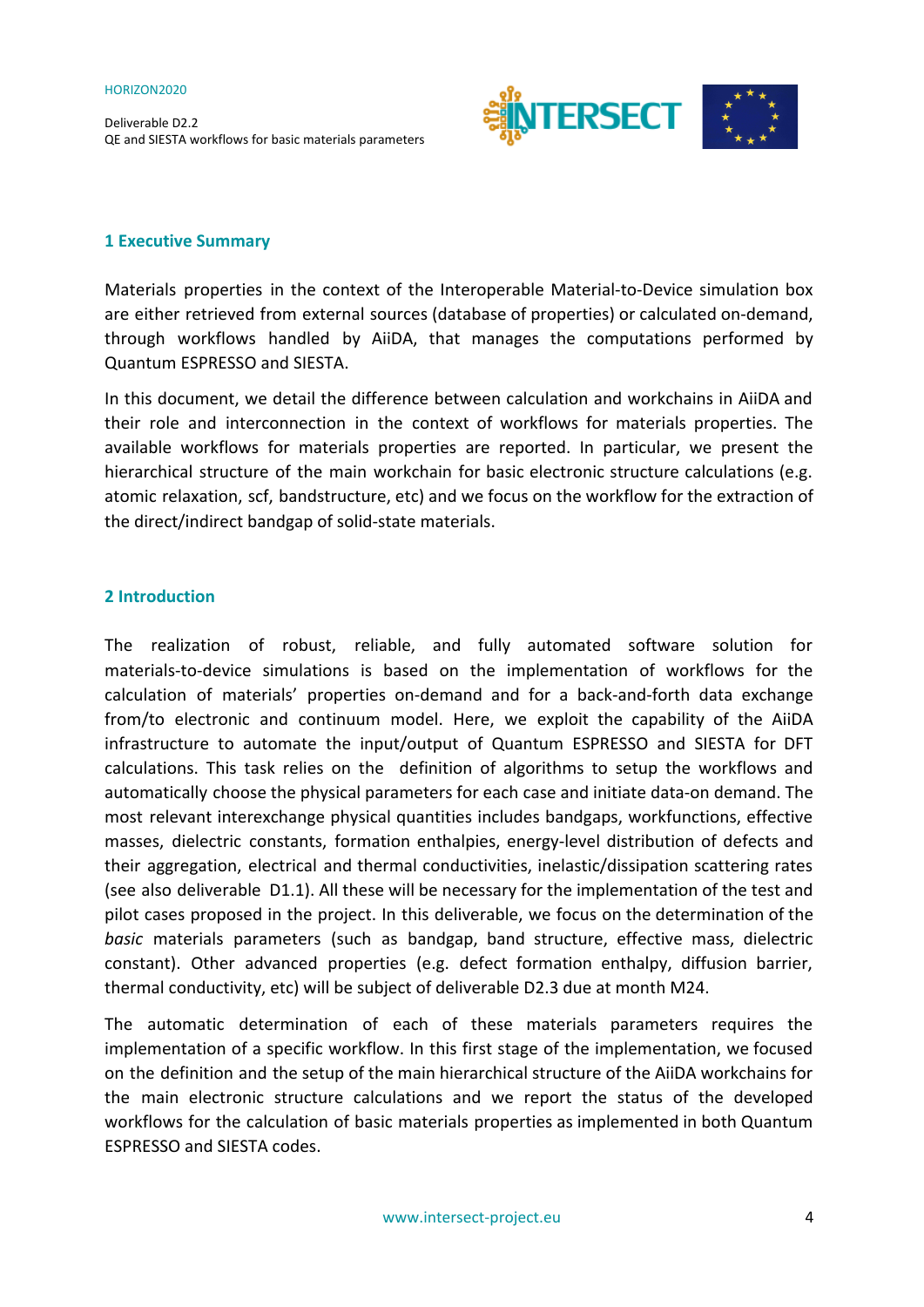

## <span id="page-4-0"></span>**3 Workflows in AiiDA**

## <span id="page-4-1"></span>**3.1 AiiDA calculations**

One of the main AiiDA [1] capabilities is to simplify life for materials modelers: it provides a platform to easily use simulation codes to perform calculations, and automatically create and store the full provenance of the results, by linking every step along the process in a logical and reproducible way.



*Figure 1. Example of the connectivity between the AiiDA database node for a single Quantum ESPRESSO calculation, from the documentation.*

The support for external codes is provided by python packages that extend the functionality of AiiDA creating a "plugin ecosystem".

A plugin can, therefore, support a simulation code, by defining how to generally create the text input file it needs to run from AiiDA objects. Figure 1 shows an example of interconnectivity between AiiDA and Quantum ESPRESSO (a similar scheme can be drawn for AiiDA-SIESTA plugin). In the example of Figure 1, the inputs are an external code, a crystal structure, an array of reciprocal k-points, pseudopotential files and a dictionary of parameters. The AiiDA plugin registry [2] contains a public list of codes that are supported (44 as of January 2020), with the possibility for developers to add their own (see also deliverable D2.1).

Since computationally demanding calculations (e.g. DFT cycles) are typically executed on external, dedicated computing centers, AiiDA takes care of the preparation of the submission scripts to submit a job on an external computer, and of the communication and transfer of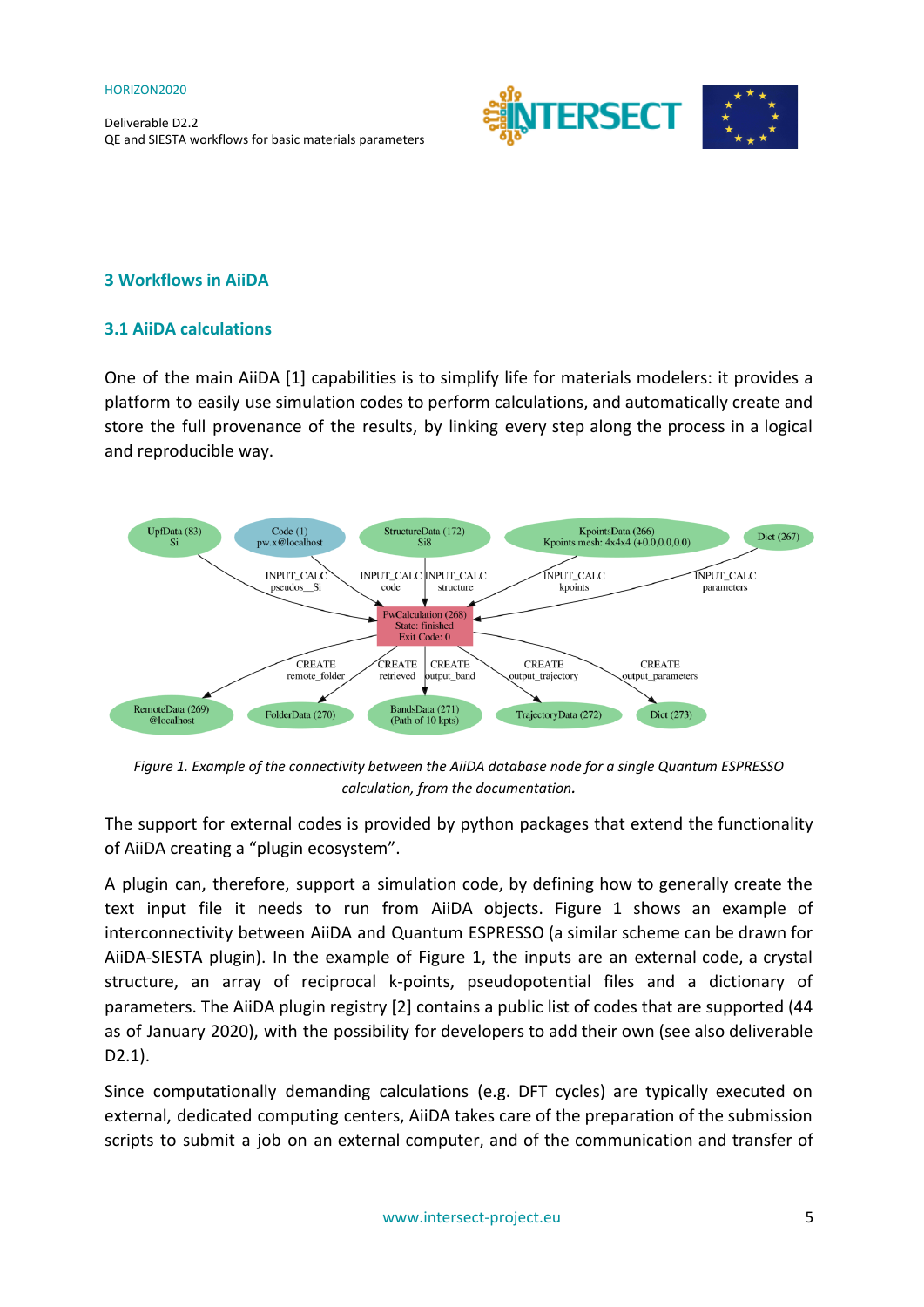Deliverable D2.2 QE and SIESTA workflows for basic materials parameters



files; the most common schedulers (e.g. slurm, SGE, Torque) and communication mechanisms are available, but it is possible to extend them as needed.

The code plugin takes care of uploading the files it generated to execute the calculation, while AiiDA handles the rest (including the preparation of a submission script, according to the type of computing resource configured in advance), and wait for its execution.

The process node, e.g. the red node *268* of the database in the example of Figure 1, contains the details of the calculation, including its status, e.g. if it is waiting to be executed, running, or if it has failed for any reason -- with a related error code to meaningfully represent it. In AiiDA this is called a *calculation job,* that can either be run interactively in a python shell, but will more likely be submitted on a dedicated computer and monitored.

Once the calculation is terminated, AiiDA retains the information on the whereabouts of the calculation execution (*RemoteData* node *269* in Figure 1), the raw unprocessed results that can be inspected (*FolderData,* a repository that contains all the relevant files to be copied and saved locally, as per instruction of the plugin), and *Nodes* that contained parsed information from the raw outputs into AiiDA classes (Nodes 271 to 273 in Figure 1).

The links between the database nodes (*inputcalc* from the inputs to the calculation node, and *create* from the calculation to the results) are automatically created and stored in the database.

Calculations can also be created as generalized python subroutines, called **calculation functions**, that can be executed in a script, without having to call an external code. In this case, the inputs of the subroutine would be transformed inputs of a calculation node in the database, while any returned node will be saved as a result.

The graph describing the relation between nodes through calculation jobs and calculation function is strictly acyclic: there cannot be any closed loops, i.e. a node cannot be at the same time an *output* of a calculation and one of its *inputs*.

A python script that includes calculation function and calculation jobs can be used to generate automated material science workflows to handle as many steps as needed, integrating different codes, leaving AiiDA to handle the interconnections between the inputs and the generated data.

## <span id="page-5-0"></span>**3.2 AiiDA work chains**

Calculation functions can be as complicated and long as desired/necessary. In any case, they require a python script (either a script or a shell) to be run and executed on the machine where AiiDA is installed. This means that if -- for any reason -- the script is interrupted, the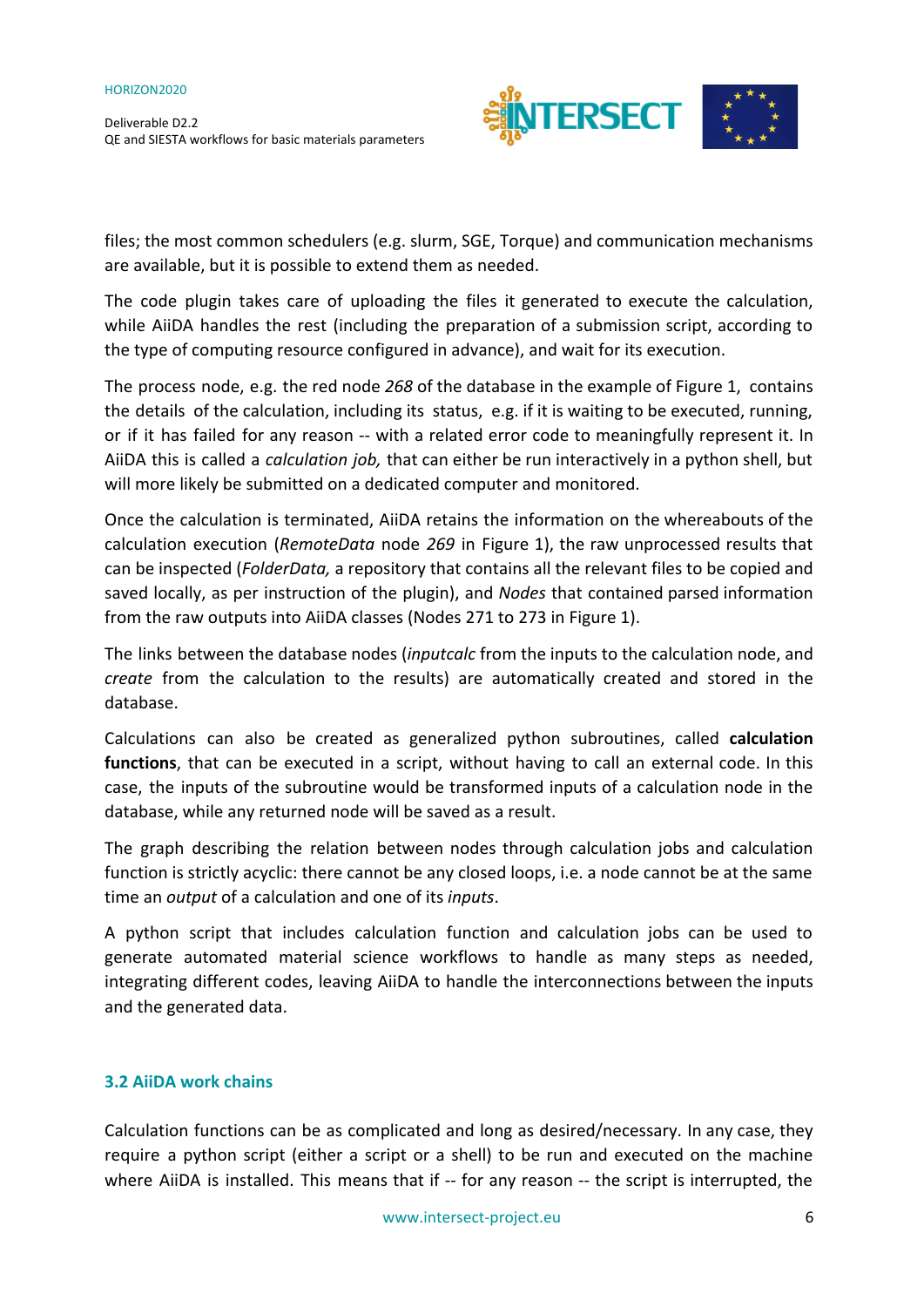Deliverable D2.2 QE and SIESTA workflows for basic materials parameters



progress on the calculation workflow would be lost. This could be a serious drawback for the automated execution of the entire workflow.

In order to overcome this problem, AiiDA implements the workchain class [3], so to gracefully tackle multi-step processes. Each one of the steps, along with the expected inputs and outputs, is defined in the workchain "define" python method. Along with sequential logical steps, the workchain implements logical handling (conditionals, *while* loops) and variables can be saved and passed between different steps in the work chain context, e.g. to keep track of the status of launched subprocesses, or to checkpoint important information.

When the workchain is submitted, an AiiDA daemon (a background process) takes care of it and frees the python script that launched it. At the end of each workchain step, the state of the calculation is saved on the machine where AiiDA is executed. If the machine is powered down (for any reason), the workchain can resume its status as soon as the AiiDA daemon is restarted. The status of the work chain can be inspected at any moment with the AiiDA *verdi* commands.

Workchain complements the AiiDA graph obtained solely by provenance (the created database links) by adding an additional logical on-top layer, which is called *return links*. Workflows cannot generate new nodes in the graph; rather the outputs of a workflow can only be nodes of the graph that already exist in the database. The workflow connects a series of low-level tasks (e.g. calculation jobs), leaving the management of node creation to the calculation functions, but keeping trace of the hierarchical connections that generated them. In this way, a user can either decide to focus on the full provenance of a workflow (Figure 2), or hide its complexity, allowing to highlight only the higher-level decisions (see Figure 3) or the data provenance (Figure 4).

A work function can *call* any type of process including other work functions; this allows the generation of complex workflows by building on lower level workchain that focuses on specific tasks.

The AiiDA documentation and tutorials provide more detailed information about the different process types and their implementation.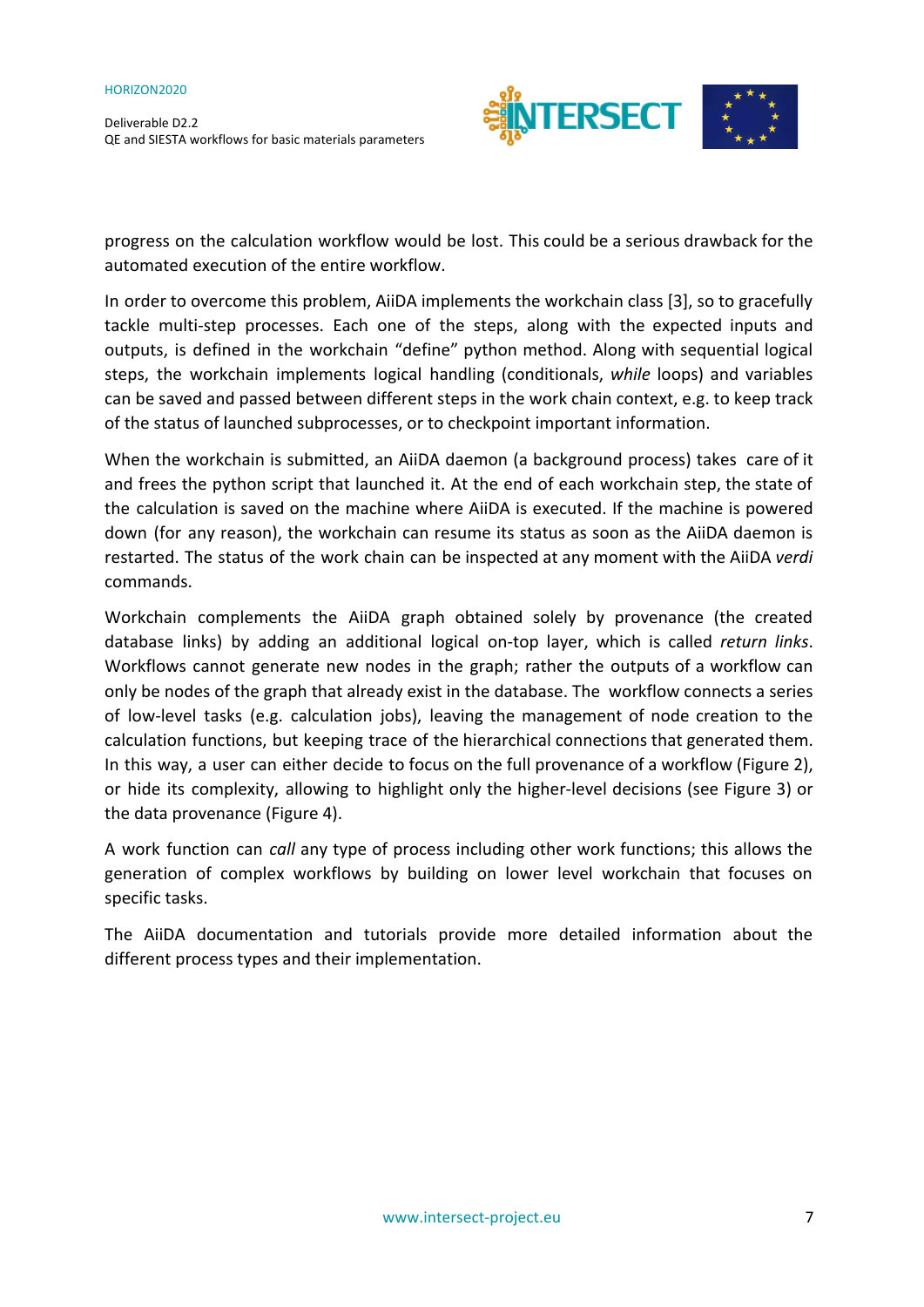Deliverable D2.2 QE and SIESTA workflows for basic materials parameters





Figure 2. A workchain that takes 2 integers (D1 and D2), sums them and multiplies them by a third number (D3). C1 and C2 are calculation functions that add and multiply 2 numbers, respectively. Note that the work function W1 calls the C2, which creates the node that is returned by the work function. From the AiiDA documentation.



Figure 3. Data provenance of the work function W1 in Figure 2. The links from the work chain inputs, calls, and *outputs have been hidden, leaving only the acyclic graph. From AiiDA documentation.*



Figure 4. Logical provenance of the "add and multiply" work function in Figure 2, hiding all the intermediate steps; it is made clear that 'x', 'y' and 'z' are all inputs of the same workflow. From the AiiDA documentation.

## <span id="page-7-0"></span>**3.3 AiiDA-Quantumespresso workflows**

In the spirit of INTERSECT project, the realization of multi-physics, multi-code interoperable infrastructure (i.e. IM2D) requires the design and implementation of automatic workflows for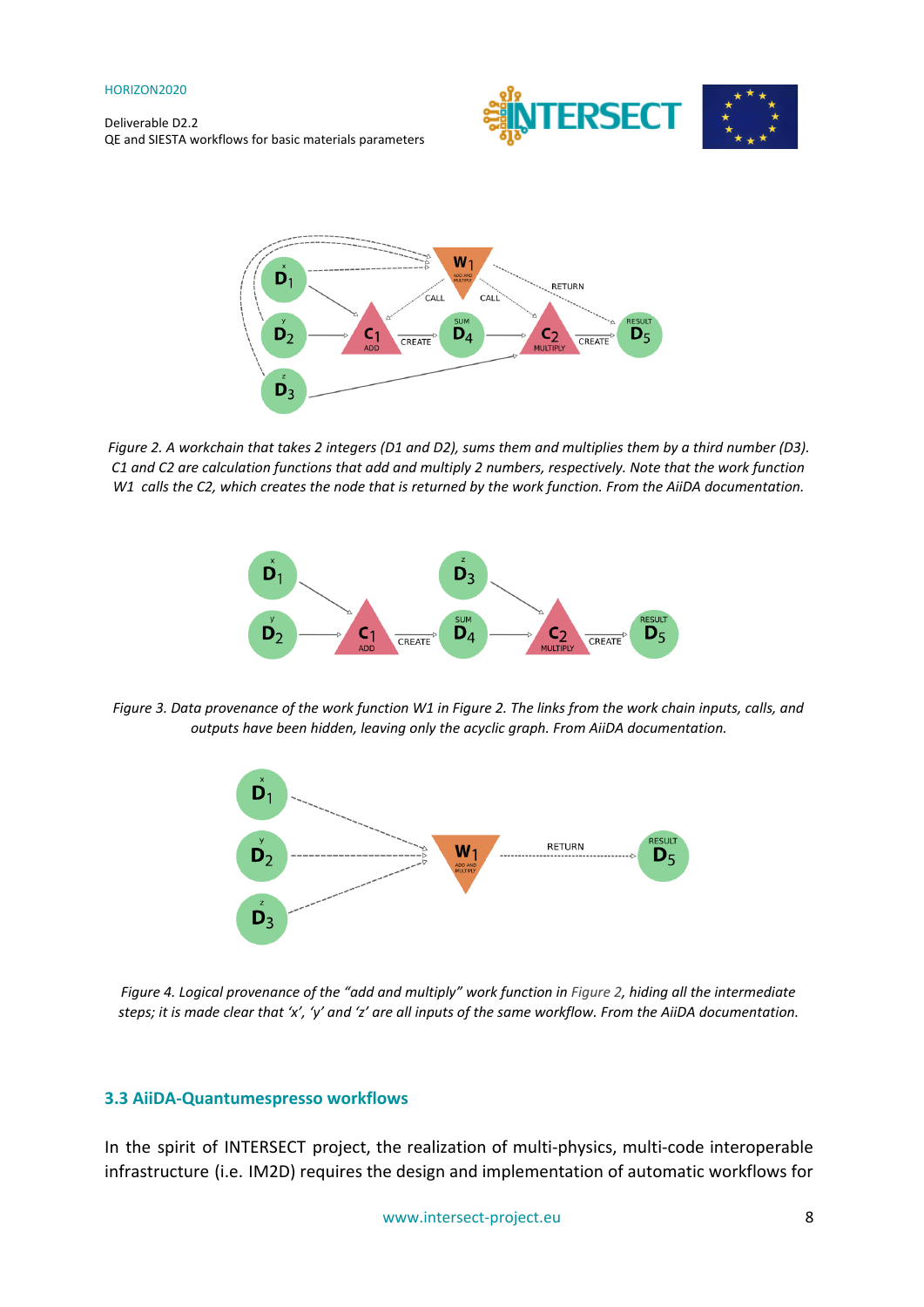Deliverable D2.2 QE and SIESTA workflows for basic materials parameters



the calculation and the parsing of physical quantities (i.e. data-on-demand protocols) to be shared and distributed along the entire simulation chain. As a key example of *basic* materials parameters calculated by Quantum ESPRESSO and managed/curated by AiiDA, we considered the case of band gap on-demand.

The evaluation of the material band gap is based on the evaluation of ground state electronic structure, and in particular of the material band-structure. From the AiiDA point of view, this implies the design of a hierarchical series of *ad hoc* work-chains that, starting from the initial structure of the system, calculate the atomic and electronic ground state and the corresponding band-structure by using the Quantum ESPRESSO engine. Finally, the band gap value is obtained as a costless post-processing step.

## <span id="page-8-0"></span>**3.3.1 Band gap workchain**

The band gap workflow works around the capabilities of the PwCalculation calculation class, which handles the execution of the pw.x executable in Quantum ESPRESSO [4]. This process class has been greatly expanded to handle more than 20 different types of error reporting, in order to provide detailed information on the workchains built on top.

In particular, the band gap workchain is built on top of the following workchains:

- 1. **PwBaseWorkChain**, that handles the basic restart and error handling of the PwCalculation class, providing restart of the executable in case of failure or early recoverable problem, and adapting the output in case is needed (e.g., if the number of bands is insufficient). With this workchain it is possible to pass atomic pseudopotential based on families: rather than defining them individually for each atomic species, the workchain assigns them automatically from a set of pseudopotential inserted in AiiDA by the user. The k-points object can also be generated automatically by providing a spacing in reciprocal space, rather than explicitly defining the array of points.
- 2. **PwRelaxWorkChain**: this workchain handles the cell relaxation and provides additional error checking and restart capabilities, sanity checks (volume change between iterations) and final SCF calculation if requested.
- 3. **BandsWorkChain**: this workchain calculates the band structure of a crystalline material along high symmetry paths of its Brillouin zone. The calculation automatically performs a relaxation of the structure (if requested), calculates the symmetry of the crystal structure and generates a path for the calculation (using the SeeKPath K-points path analyzer available in AiiDA), runs a single point scf calculation of the relaxed structure, and finally calculates a band calculation along the standardized high symmetry paths, returning a BandStructure AiiDA object, along with the outputs of the scf and bands Quantum ESPRESSO calculations.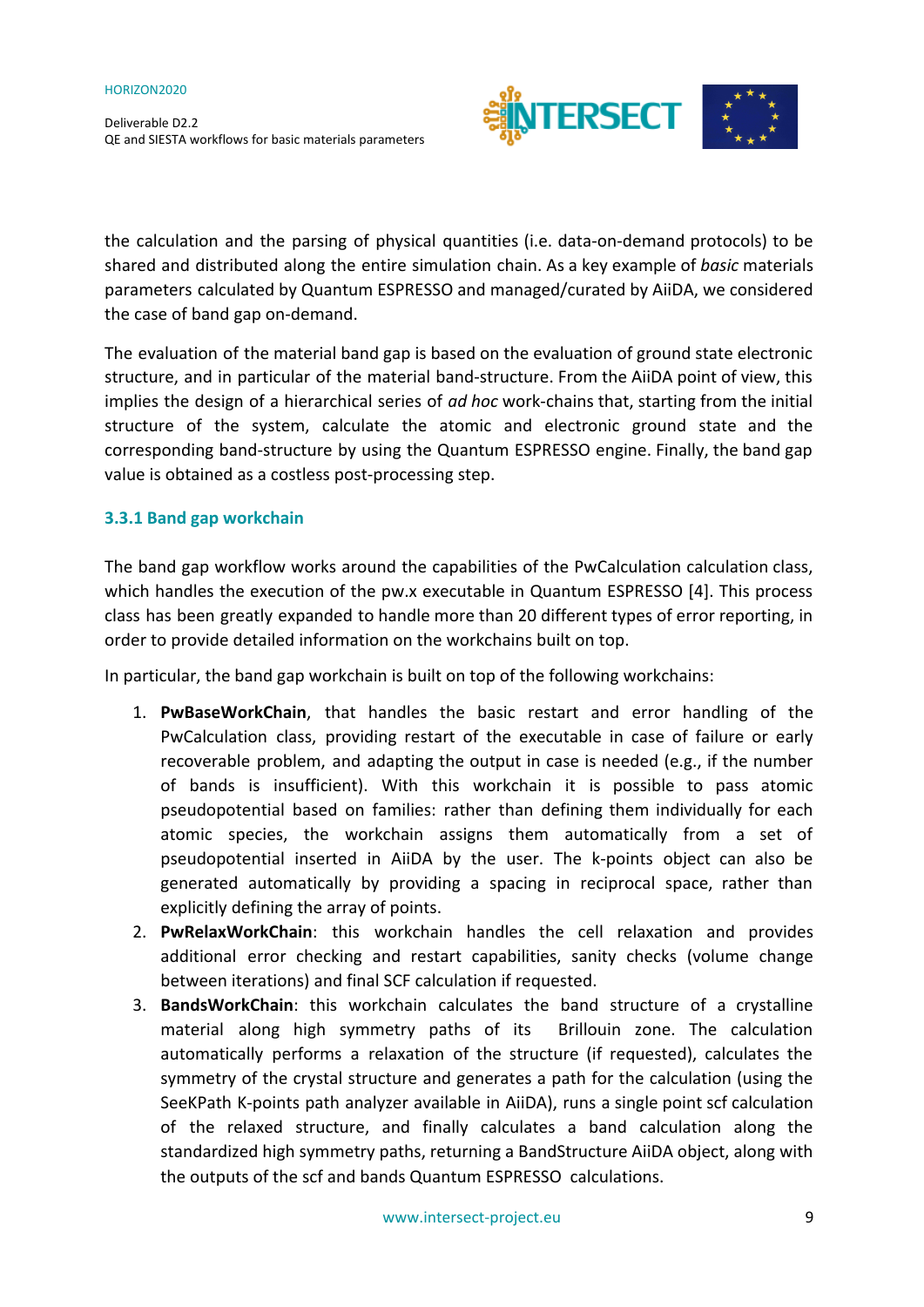

4. **BandStructureWorkChain**: this is an overlay of the BandsWorkChain class where the inputs are reduced to a minimum: the majority of the inputs that have to be defined in BandsWorkChain (parameters for the scf, bands and relax workchain, k-point spacing, pseudopotentials) are assigned according to a "protocol" name that contains and assign reasonable parameters for the job, greatly reducing the complication, and making easier to perform high-throughput calculations with no intervention from the user.

Finally, once the band-structure of material is obtained, band gap can be easily obtained and made available for further analysis/calculations: the BandGap workchain operates on top of the BandStructureWorkChain, and performs a simple analysis of the band structure AiiDA object, This further provides a dictionary with the definition of direct/indirect band gap type and a boolean value to indicate whether the structure is metallic or insulating.

## <span id="page-9-0"></span>**3.4 AiiDA-SIESTA workflows**

SIESTA's [5] basic AiiDA workflows are built along the same lines as the Quantum ESPRESSO ones, with obvious differences regarding specification of input parameters (e.g., basis sets), and the internal architecture of the codes. Some elements (e.g. structure and k-point specification) use the same underlying AiiDA objects, so they are fully interoperable. Pseudopotentials in SIESTA are of the norm-conserving kind. Traditionally a SIESTA-specific file format ("psf") has been used by the code. Recently we have developed a new interoperable format based on XML (PSML) that can be used to represent arbitrary norm-conserving pseudopotentials. Support for both the psf and psml pseudopotential types is available in AiiDA through special AiiDA-SIESTA data entry points. It is already planned that Quantum ESPRESSO could use the psml objects in the future to further increase the interoperability between the two codes. More information and details on the installation can be found in [6].

The SIESTA program is able to perform, in a single run, the computation of the electronic structure, the optional relaxation of the input structure, and a final analysis step in which a variety of magnitudes can be computed: band structures, projected densities of states, etc. The operations to be carried out are specified in a very flexible input format. Accordingly, the **SiestaBaseWorkchain** has been designed to be able to run the most general SIESTA calculation, with support for most of the available options (limited only by corresponding support in the parser plugin). In addition, the workchain is able to restart a calculation in case of failure (lack of electronic-structure or geometry relaxation convergence, termination due to walltime restrictions, etc).

The **SiestaBandsWorkchain** workflow can be used to compute and visualize the electronic band structure of the system of interest. Its inputs are a structure object and a specification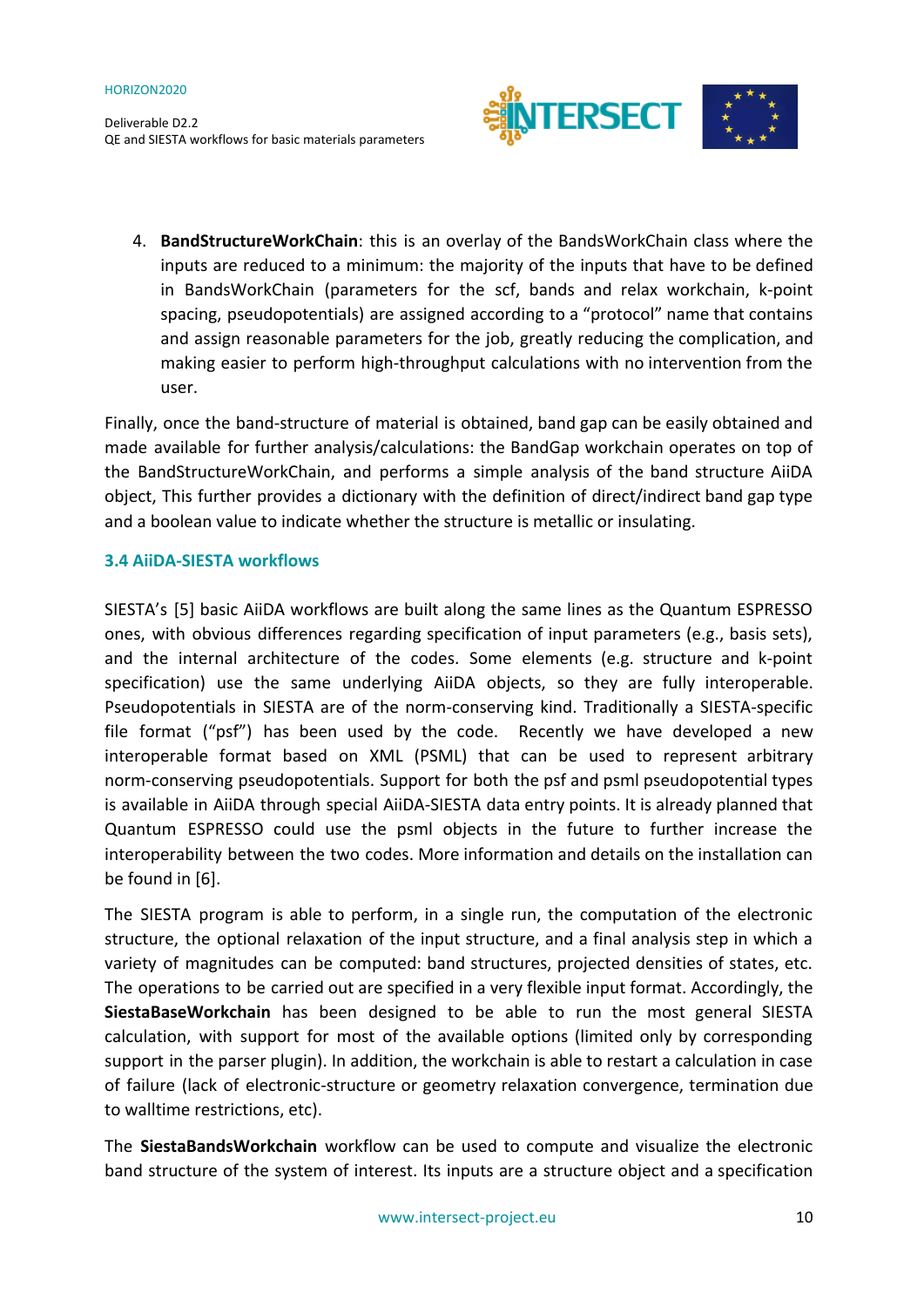Deliverable D2.2 QE and SIESTA workflows for basic materials parameters



of the quality and cost level of the calculation. The latter is implemented internally, as in Quantum Espresso, as a set of protocols, which group operational parameters to offer the desired balance of accuracy and efficiency. Optionally, the workflow will relax the geometry of the system before computing the band structure. As discussed in the context of the Base workflow, the computation could be implemented as a single (restartable) SIESTA calculation, but it is instead segmented into different steps (optional relaxation followed by a final electronic-structure plus band calculation) to provide future support for different levels of accuracy in the two stages.

## <span id="page-10-0"></span>**3.4.1 Band Gap workchain**

Following the ideas developed for the Quantum ESPRESSO suite, the **SiestaBandGapWorkchain** is built around the **SiestaBandsWorkchain**: it uses the same input and output nodes by using the mechanism (new in AiiDA 1.0) of *port exposure.* Since both the Quantum ESPRESSO and SIESTA bands workflows produce as one their outputs the same type of band-structure AiiDA object, the SIESTA band-gap workflow uses basically the same underlying code to analyze the band eigenvalues, and it also outputs a dictionary object with the indirect band gap and a boolean value to indicate whether the structure is insulating or not.

The BandGap workflow is currently integrated into a feature branch of the AiiDA-SIESTA package which can be obtained from the development site [7].

### <span id="page-10-1"></span>**4 Other on-demand properties**

Other workflows relevant for the calculation of basic materials properties are in progress at various stages of development. The list of considered quantities includes the (projected) density of states, the effective mass, the dielectric constant and the work function. The implementation of the corresponding workflows will be completed in the next months. Future work will focus on the completion and thorough testing of these and other materials workflows relevant to the INTERSECT project (e.g. defect formation energy, diffusion barriers, etc), together with experimental and simulation validation in the context of device properties (deliverable D2.3).

## <span id="page-10-2"></span>**References**

- [1] AiiDA documentation: <https://aiida-core.readthedocs.io/en/latest/>
- [2] Registry for the public AiiDA plugins <https://github.com/aiidateam/aiida-registry>